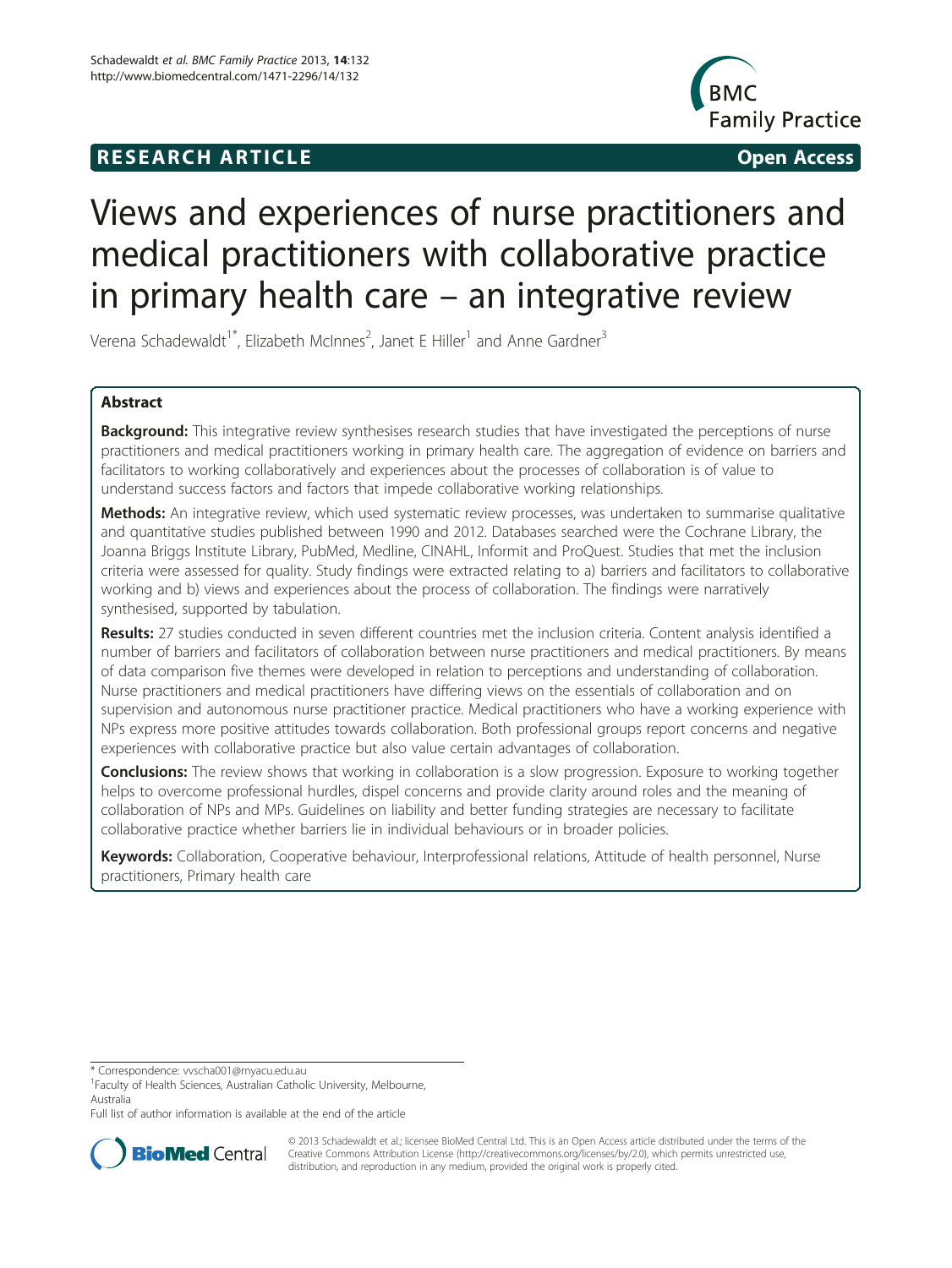## Background

A nurse practitioner (NP) in primary health care collaborates on average with 4.4 medical practitioners (MPs) and most of these MPs work on-site with the NP [\[1](#page-8-0)]. In most countries with NPs, it is a legal requirement for NPs to have a formally established collaborative agreement for MP support or supervision [[2-4\]](#page-8-0). The legal obligation to collaborate with a MP is crucial for NPs to enable full practice authority and reimbursement of NP services [\[5](#page-8-0),[6](#page-8-0)]. While there is debate about the necessity of this legislative requirement [\[6](#page-8-0),[7](#page-8-0)], it has been identified that a good collaborative relationship can improve patient outcomes such as reduced waiting times, improved prescribing processes, shorter treatment periods and lower costs [[8-12\]](#page-8-0). Furthermore, collaboration increases work satisfaction [[13](#page-8-0)] and decreases the perception of job strain [\[14](#page-9-0)] for NPs. The above reasons emphasise the importance of a successful collaborative practice model for MPs and NPs.

Collaboration, as described in the literature, involves trust, mutual respect, shared decision-making and equality [[15,16\]](#page-9-0). Collaboration in practice often does not necessarily include these attributes but rather exists solely through referrals and occasional consultations between health professionals [[1,](#page-8-0)[17-19](#page-9-0)]. A survey of 378 primary health care NPs identified that many bi-directional referrals occur between NPs and family MPs or MPs working in community health centres, but only one-way referrals from NPs to specialists were observed [[18\]](#page-9-0). It appears that collaboration can range from an intense relationship and regular knowledge exchange between NPs and MPs to a more distant and superficial co-existence of services provided by NPs and MPs [[19\]](#page-9-0).

No matter what form of collaboration is in place, a number of factors can influence the functioning or failure of collaborative practice between NPs and MPs. Literature reviews [\[20-26](#page-9-0)] and primary research [[27](#page-9-0)-[31](#page-9-0)] have highlighted a number of barriers and facilitators to collaborative practice and perceptions of health professionals of working in collaboration. These relate to funding issues, traditional role allocation, legislation, personal experience with and attitudes towards collaboration and organisational aspects [[32](#page-9-0)]. The existing reviews focus on collaboration in multidisciplinary teams, in hospital settings and collaboration between general nurses and MPs. Collaboration between NPs and MPs in primary health care may differ to other settings and roles, because NPs bring increased autonomy to the clinical setting that may challenge the traditionally MP dominated domain of primary health care, where nurses have long been working to support the MP and perform delegated tasks [[24,33\]](#page-9-0).

Therefore, this literature review aims at summarising the existing evidence about the views and experiences of NPs and MPs with collaborative practice in primary health care settings. The findings of the review will provide information about health professionals' understanding of collaboration, the perceived barriers and facilitators to collaborative practice and their attitude about working in collaboration. Since this review aims to aggregate data of qualitative and quantitative evidence and not to reinterpret findings, an integrative synthesis was the method chosen for this literature review [[34](#page-9-0)]. The steps for integrative reviews outlined in Whittemore and Knafl [[35](#page-9-0)] were followed and thematic synthesis for "views studies" applied as described by Harden and Thomas et al. [\[36,37\]](#page-9-0).

## Methods

A number of methods are available for the synthesis of qualitative and quantitative evidence [[35,38](#page-9-0)-[42](#page-9-0)]. A majority of these methods focus on effectiveness or intervention reviews and add findings of non-experimental research to the synthesis of trials in a separate step (parallel or multilevel synthesis). For this review Whittemore and Knafl's [[35](#page-9-0)] approach to the synthesis of qualitative and quantitative evidence was chosen because their focus is not on effectiveness reviews and statistical pooling of data. They suggest an integrated approach that is reflected in the simultaneous process of synthesising data from quantitative and qualitative research under themes that were addressed in studies using a variety of designs and methods. However, Whittemore and Knafl [[35](#page-9-0)] lack a detailed description of how data extraction, the analysis and synthesis can be undertaken; therefore, we relied on other researchers' methods to guide these processes. We drew on principles described by the Joanna Briggs Institute [[43](#page-9-0)], the Cochrane Qualitative and Implementation Methods Group [[38](#page-9-0)] and the thematic synthesis approach for qualitative data developed by Thomas and Harden [[37](#page-9-0)] for literature reviews on participant views. The latter matched the purpose of this review that also looked at views and perceptions.

#### Eligibility criteria

Studies were included in the review if they focused on a population of NPs (nurses with a postgraduate certification and an advanced level of practice autonomy [\[44,45](#page-9-0)]) and MPs in primary health care settings. The outcomes of included studies needed to report on a) facilitators and/or barriers to collaboration and b) experiences and perceptions of NPs and MPs of collaboration. Study designs that generated qualitative or quantitative data were included. Opinion papers and anecdotal reports were excluded.

## Information sources and search strategy

The following databases were searched: Cochrane Library, Joanna Briggs Institute Library of Systematic Reviews, PubMed/MEDLINE, CINAHL, ProQuest (Dissertation and theses) and Informit (Health collection). The review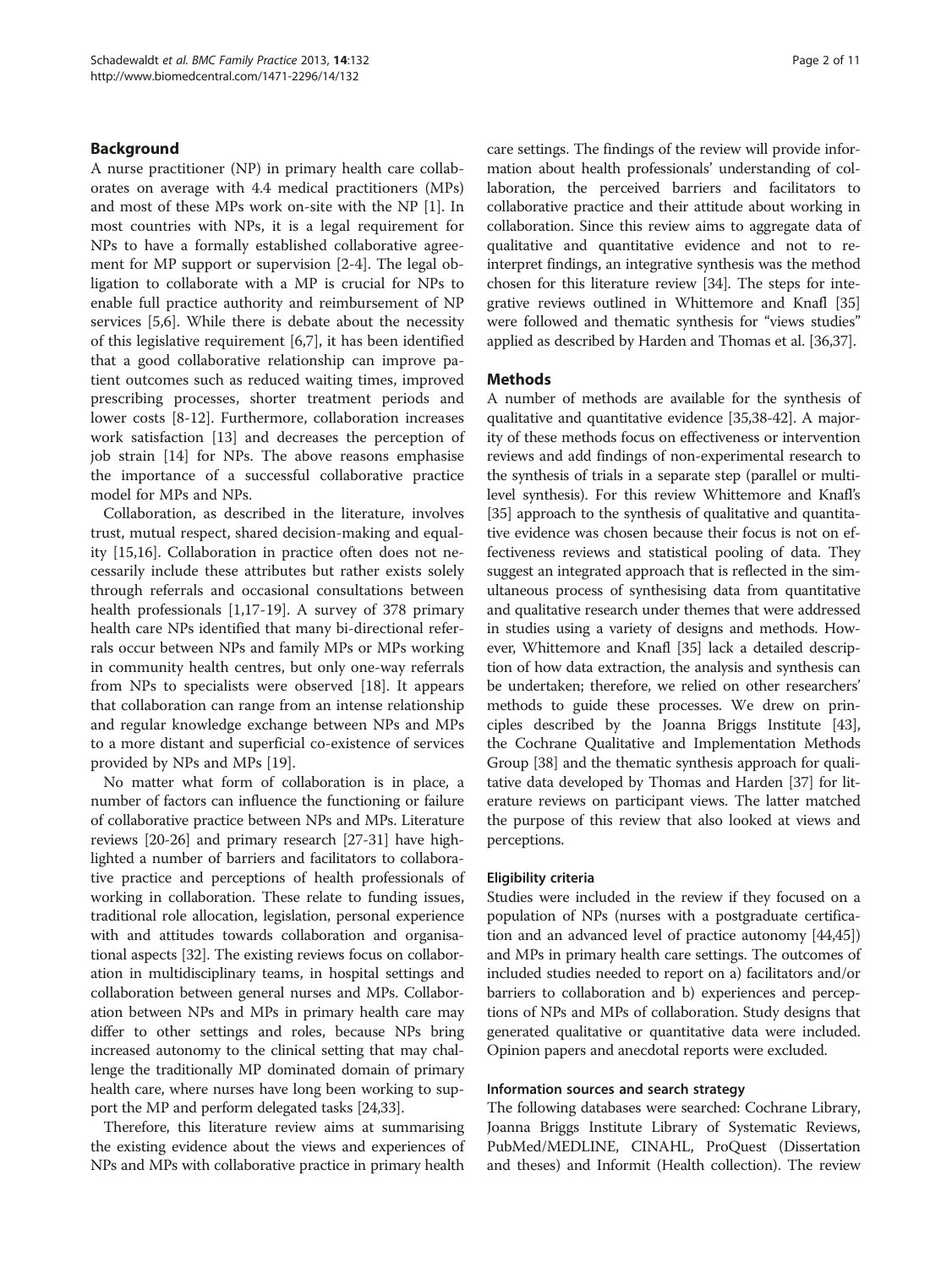also contains grey literature such as theses and dissertations.

When available medical subject headings or index terms were used in each database. An example of a typical search is shown in the Additional file [1](#page-8-0) for the MEDLINE database using OvidSP. The inclusion period of papers comprised the years from January 1990 to September 2012 to ensure the inclusion of papers that reported collaboration between NPs and MPs from countries where the NP role has been implemented for a much longer time and collaboration may be at a more advanced stage than in other countries [\[46\]](#page-9-0). No language restrictions were applied.

Results from all databases were combined in Endnote®, duplicates deleted and the results screened by title and abstract for suitability for the literature review. One reviewer examined the full text of potentially relevant papers for final inclusion or exclusion in the review. Reference lists of included papers were screened for eligible studies.

#### Assessment of methodological quality

A separate appraisal tool was used for each included study type [\[35\]](#page-9-0). The following were chosen due to their brevity, clarity, appropriateness; and because their items covered the most common assessment criteria of other tools:

- For cross-sectional studies  $-11$  Questions to help you make sense of descriptive/cross-sectional studies [\[47\]](#page-9-0)
- For surveys CEBMA Appraisal Questions for a Survey [[48\]](#page-9-0)
- For qualitative studies JBI Qualitative Assessment Research Instrument (QARI) [[43](#page-9-0)]
- For mixed methods research Scoring System for appraising mixed methods research [[49](#page-9-0)]

No articles were excluded from the review based on their methodological quality to not exclude valuable insights from weaker studies [\[50](#page-9-0)], unless findings were not supported by the presentation of appropriate quotations from participants [[43](#page-9-0)].

## Data extraction

Firstly, study details such as the methodology, the population and the context of the study were extracted from each study and organised in an evidence table (Additional file [2](#page-8-0): Evidence table). Secondly, findings were extracted from the primary sources into a spreadsheet and grouped under one of the outcome categories: barriers, facilitators, and perceptions/views of collaboration [[35](#page-9-0)]. Findings to be extracted from qualitative studies for the purpose of this review were themes, key concepts or results and conclusions developed by the authors of the papers [\[37,51](#page-9-0)]. No direct quotations of individuals were extracted since they

were considered raw data and not the outcome of an interpretative process undertaken by the authors [\[52\]](#page-9-0).

A separate table was created for relevant quantitative data and organised under the same outcome categories as the qualitative data.

#### Data analysis and synthesis

Repeated screening of the articles and reading of extracted data in spreadsheets enhanced the iterative process of developing sub-categories [[53](#page-9-0)]. These sub-categories were further collapsed into descriptive themes [[37](#page-9-0)].

As "counting highlights the recognition of patterns in the data" ([\[54\]](#page-9-0), p.152), a simple listing of the most common statements relating to barriers or facilitators to collaboration was part of the data synthesis. This approach is similar to content analysis, suggested by Dixon-Woods et al. [\[34\]](#page-9-0) as one possible approach to synthesising results.

Results from quantitative studies were juxtaposed with qualitative findings within each descriptive theme and outlined in a descriptive summary, supported by tabulation of data [\[55\]](#page-9-0). Since the synthesis of findings in this review was a meta-aggregation [\[43](#page-9-0)] of results, it was summative and did not include the re-interpretation of the primary data [[55,56\]](#page-9-0).

## Results

The literature search identified 3635 papers. After excluding duplicates and papers published before 1990 there were 2256 papers for review. The flow chart in Figure [1](#page-3-0) summarises the review process. In total there were 30 papers included in the review, reporting 27 studies. The most common reasons for exclusion were a population other than NPs and MPs in a primary health care setting, no information relevant to the research question or the papers were literature reviews.

There was an almost equal number of papers reporting qualitative studies  $(n = 14)$  and surveys  $(n = 14)$ 13), whereas there were only two mixed methods study papers and one paper reporting data from a crosssectional design as part of one of the mixed methods studies. However, most of the surveys applied a mixedmethods design, using open-ended and closed questions. A meta-analysis of quantitative results was not possible because only one study investigated effects of an intervention on perceived collaboration.

The evidence of this review is based on studies including a total of 1641 MPs and 380 NPs (among those were 4 APNs with a similar level of authority than NPs). The majority of studies were undertaken in the US (11) followed by Canada and the UK (6 each) with one study undertaken in each of the Netherlands, Sweden, Ireland and New Zealand.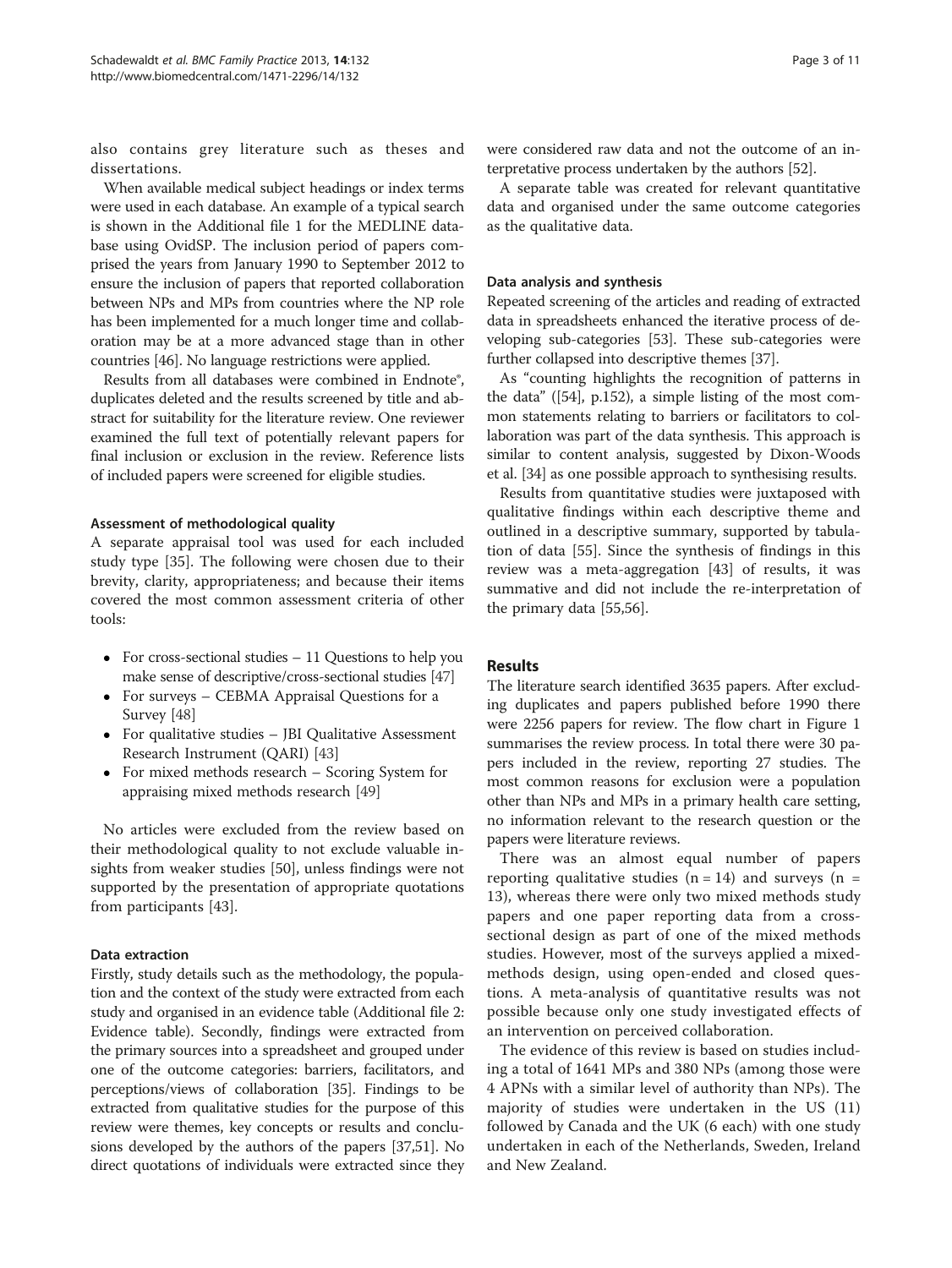<span id="page-3-0"></span>

## Methodological quality of studies

Overall, studies were of moderate quality with some information difficult to assess due to weaknesses in reporting (Additional file [3:](#page-8-0) Quality appraisal). Issues for qualitative studies were the lack of reporting of a philosophy and the researchers' background. One study [[57](#page-9-0)] was excluded from the analysis, because no illustrative quotations from participants were provided to assess the credibility of findings [[43\]](#page-9-0).

All survey papers reported a clear aim of the study and used the appropriate design to answer the research question. The survey studies lacked sufficient response rates and representativeness of the sample. A major flaw in most studies was the use of self-developed questionnaires without the reporting of their psychometric properties.

Two studies applied a mixed methods design [\[19,58](#page-9-0)]. Both studies had clear qualitative objectives and used appropriate qualitative methods for the research process. Both studies did not state the researchers' background. For the quantitative part, both studies did not apply appropriate sampling procedures and used a convenience sample of one [[58\]](#page-9-0) or four [\[19](#page-9-0)] practices.

From Way et al.'s comprehensive mixed methods study [\[19,59,60](#page-9-0)], one part was published with results from a cross-sectional analysis of referral patterns between NPs and MPs [\[59](#page-9-0)]. The use of encounter forms for referral patterns may not be a valid measure for collaboration since it relies on self-report. The strengths and weaknesses of each study are documented in the evidence table (Additional file [2](#page-8-0): Evidence table).

## Results – facilitators and barriers of collaboration

Factors facilitating or impeding collaborative practice between NPs and MPs were identified in 18 of the 30 papers, including qualitative, survey and mixed methods studies. Often facilitators were identified as the opposite of obstacles to collaborative practice. Therefore the facilitator and the corresponding barrier were matched and counted as one thematic factor impacting on collaboration. Those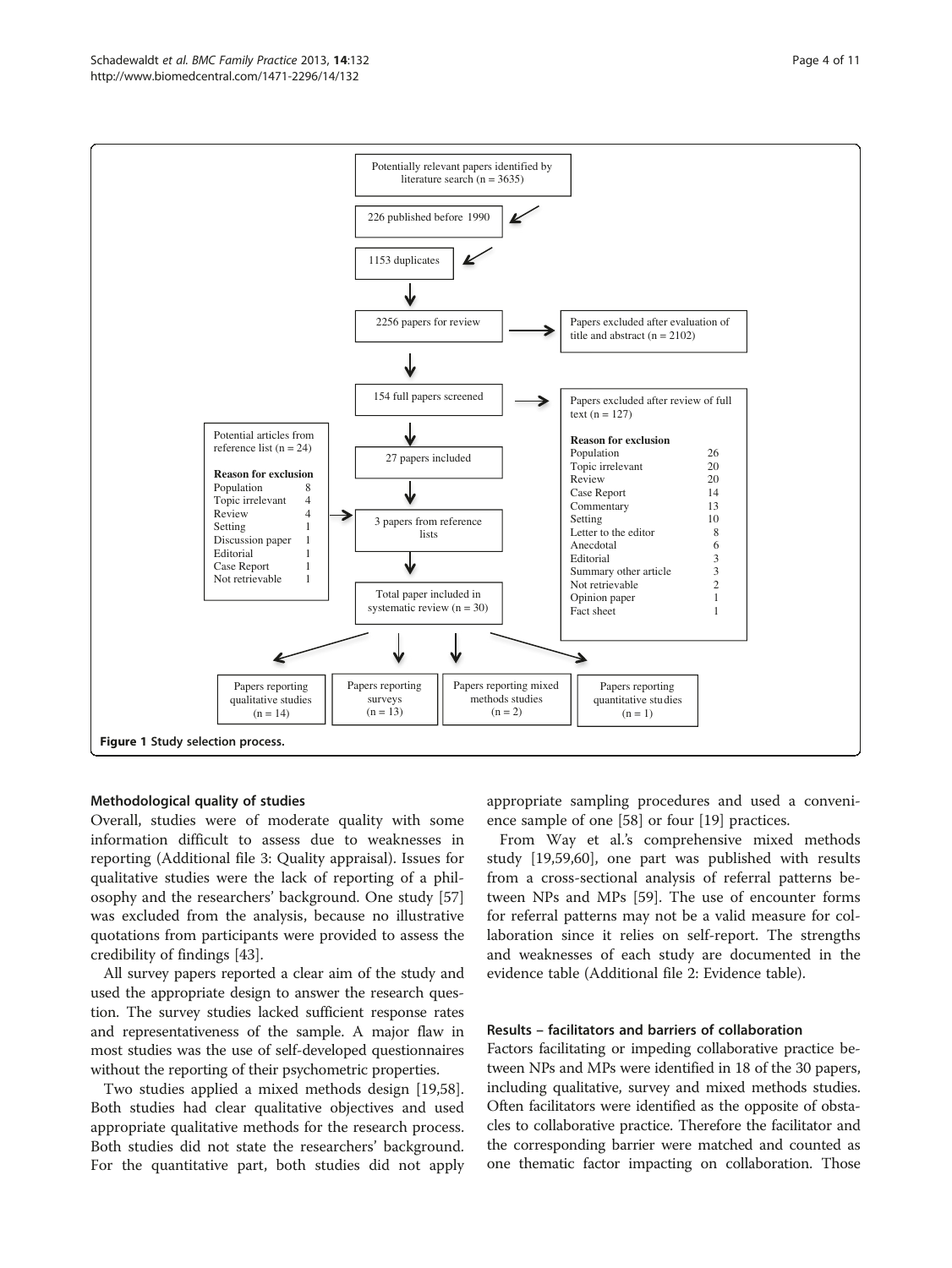factors are listed in order of their frequency of appearance in Table 1.

The most common barrier to collaboration was the lack of awareness by MPs of the scope of practice of NPs, their level of education and what is inherent to their role [\[19,58,60](#page-9-0)[-66](#page-10-0)]. Collaboration worked well where MPs noted that NPs took over some parts of their workload such as education and follow up care [\[60](#page-9-0)], 'routine cases' [\[67\]](#page-10-0) or patients with minor illnesses and chronic diseases [[63\]](#page-9-0), so that MPs were able to focus on more complex cases [\[17\]](#page-9-0). However, not all MPs have experienced a decrease in workload because NPs would consult the MP for their patients [[64](#page-9-0)] and supervision of NPs increased the workload of MPs [[68](#page-10-0)].

To make collaboration work, NPs and MPs have to be confident in the competence of the collaborating partner. Both professions valued having competent colleagues. For MPs and NPs themselves this also included that NPs were competent in realising their limits and seeking assistance when needed [[17,63](#page-9-0)[,69\]](#page-10-0). While having complementary skills and similar goals was seen as an asset to collaboration [[61](#page-9-0)[,70,71\]](#page-10-0), ideological differences in the practice style could cause difficulties in establishing a collaborative relationship [\[19,60,64](#page-9-0)[,70\]](#page-10-0).

|  |  |  | Table 1 Barriers and facilitators to collaboration |  |  |  |
|--|--|--|----------------------------------------------------|--|--|--|
|--|--|--|----------------------------------------------------|--|--|--|

| Factors impacting on collaboration                             | Frequency*     |  |
|----------------------------------------------------------------|----------------|--|
| Clarity of NP role & scope of practice                         | 15             |  |
| NPs take over workload from MPs                                | 11             |  |
| Confidence in each other's competence                          | 11             |  |
| Complementary skills and practice ideology                     | 9              |  |
| Knowing the NP/MP & good working relationship                  | 9              |  |
| Reciprocity (including the absence of hierarchy & control)     | 9              |  |
| Clear legal liability                                          | 8              |  |
| Effective communication (including the use of<br>technologies) | 8              |  |
| Financial support for NP role                                  | 7              |  |
| Mutual trust & respect                                         | 7              |  |
| Support from MPs                                               | 6              |  |
| Shared responsibility                                          | 6              |  |
| High level of NP autonomy                                      | 5              |  |
| Working in close physical proximity                            | 4              |  |
| Regular meetings & time to collaborate                         | 3              |  |
| Positive attitude towards collaboration                        | 3              |  |
| Official recognition of NP role                                | 3              |  |
| Collaboration develops and improves over time                  | $\mathfrak{D}$ |  |
| MPs' concern of becoming deskilled (barrier only)              | 1              |  |
| MPs feel threatened by NPs (barrier only)                      | 1              |  |

\*Data were extracted from qualitative, survey and mixed-methods studies. The frequency refers to the number of times each barrier and facilitator was found in 18 studies.

An important factor for successful collaboration was previous experience of working with the NP or MP [[19,58](#page-9-0),[60,63,64](#page-9-0)[,66](#page-10-0),[70\]](#page-10-0) and having a good relationship [[67,70](#page-10-0)]. Developing a good collaborative relationship took time and improved once the NPs and MPs got to know each other, which also helped to establish trust among the health professionals [[63,](#page-9-0)[70,71](#page-10-0)]. A period of 3–6 months was observed to be sufficient to establish a collaborative relationship [[58,63](#page-9-0)[,70](#page-10-0)].

While the reciprocity of referrals and consultations [[19,60,63\]](#page-9-0) as well as the absence of hierarchical structures were considered to foster collaboration, NPs and MPs also reported control issues as a barrier to collaborative practice. NPs often perceived a hierarchical relationship with the MP that was described as a power struggle for NPs [[72](#page-10-0)] and experienced by NPs when the MP decided over the range of tasks to be undertaken by the NP [[67](#page-10-0)]. Medical practitioners reported losing control about patient triage through the introduction of NPs [\[60](#page-9-0)].

The fourth common obstacle to work in collaborative practice with a NP was the concern of MPs about legal responsibility. Most considered themselves liable for the care provided by the NP [[19,58,60,61,63-](#page-9-0)[65\]](#page-10-0). An equal amount of findings identified effective communication [[70,71,73\]](#page-10-0) as crucial to collaboration. In addition to faceto-face communication, two studies identified the use of technologies such as messaging systems as beneficial for regular communication [[19,58](#page-9-0)].

Nurse practitioners and MPs strongly perceived that economic constraints had a negative impact on collaborative practice. The lack of financial support for the NP role often made employment of a NP not financially viable for a practice setting. There was a perception that the health care system did not sufficiently reimburse NP services [[19,61,](#page-9-0)[66,70\]](#page-10-0). As important as funding for collaborative practice models were trust and respect between NPs and MPs. Mutual trust and respect was perceived by NPs when MPs were referring patients to them [[63\]](#page-9-0) or advice seeking was reciprocal [[60\]](#page-9-0).

The frequency count of barriers and facilitators to collaboration showed that support from the MPs was crucial to establish a collaborative practice with the NP [\[61,](#page-9-0)[69](#page-10-0)]. Other experiences reported by NPs and MPs as important for collaboration were sharing responsibilities of complex cases [\[61,](#page-9-0)[73](#page-10-0)] rather than leaving complex cases to either the NP or the MP [\[61,63](#page-9-0),[67](#page-10-0)]. In terms of responsibilities, some MPs perceived that NPs were not prepared to take on the level of responsibility appropriate to the NP role [[64](#page-9-0)]. In general, a high level of NP autonomy was a crucial component to collaboration, because limitations in the NP's autonomy; in particular their inability to prescribe or order diagnostic tests was found to increase the MPs workload and consequently negatively influence collaborative practice [[61](#page-9-0)[,65,69,72](#page-10-0)].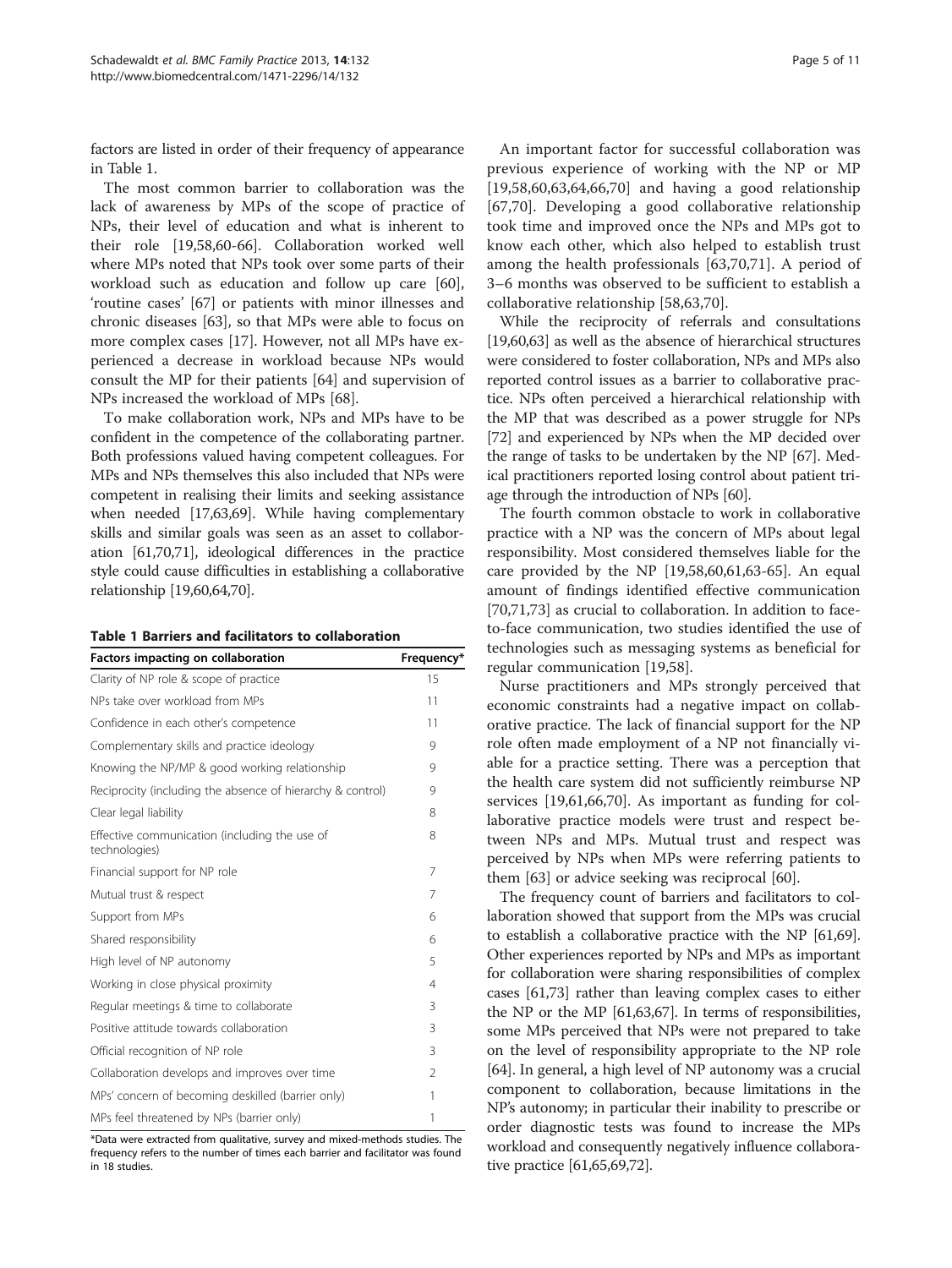Further fostering factors were working in close physical proximity or on the same site [[19,60,](#page-9-0)[70\]](#page-10-0), taking time for regular meetings [[58](#page-9-0),[70](#page-10-0)], a positive attitude towards collaboration [\[70,71](#page-10-0)]; and the official recognition of the NP role, including the legal protection of the professional title 'nurse practitioner' [[63,](#page-9-0)[67\]](#page-10-0).

Two quantitative studies investigated what NPs and MPs experienced as barriers or facilitators to collaborative practice and their results support the qualitative findings. In De Guzman et al.'s [[13\]](#page-8-0) survey of 29 NPs working at Canadian PHC sites, the NPs stated the unwillingness of specialists to accept their referrals (53.5%), the MPs' lack of understanding of the NP role (42.8%) and the personality of the MPs (35.7%) as the most common challenges in their collaborative practice with the MPs. Of a list of facilitators of collaboration, NPs identified the trust shown by MPs in making shared decisions (57.1%), the respect shown by the MPs (42.8%) and the personality of the MPs (46.4%) as the most common facilitators [\[13](#page-8-0)].

Way et al. [\[59\]](#page-9-0) considered the imbalance of referrals between NPs and MPs as a barrier to collaborative care because it would indicate a lack of shared care. They found that only 2% of 173 patient encounters with a GP resulted in a referral to a NP in contrast to 16% of 79 patients who saw a NP and were then referred to a MP for follow-up [[59](#page-9-0)].

## Results - experiences and views of collaboration

Qualitative and quantitative studies have identified differences in the perception and understanding of collaboration between NPs and MP. Five descriptive themes were developed from the extracted data, not all of them were found in both qualitative and quantitative data.

## The essence of collaboration and practice reality

While NPs and MPs agreed on some essential components of collaboration, there were differences in their understanding about several of these components (Table [2\)](#page-6-0).

Two studies explicitly investigated the elements that were important to NPs and MPs about collaboration: working together, consultations, trust and mutual respect, communication, competence, coordination, NP autonomy, the health professionals' personality and a shared philosophy [\[61](#page-9-0)[,71](#page-10-0)]. However, in Hallas et al.'s [[71\]](#page-10-0) survey of 24 paediatric NPs and their 24 collaborating paediatricians, NPs understood the term "sharing" as the exchange of ideas and knowledge while MPs referred to shared patients or shared offices. This study also reported that NPs saw collaboration as a reciprocal discussion about patients while MPs described collaboration as advice seeking of NPs.

Characteristics considered essential for MPs but that were not found in NP statements were complementary practice styles and a similar vision [[71\]](#page-10-0) or a shared goal [[60\]](#page-9-0). For NPs it is particularly important to be respected as a health professional [\[71](#page-10-0)] and to work in a reciprocal relationship [\[60](#page-9-0)]. However, in practice, NP-MP work arrangements were often one-sided and lacked reciprocity, with collaboration predominantly initiated by NPs who consulted the MP when a problem was outside their scope of practice [[17,19,59](#page-9-0)]. Since MPs served as a (supervisory) resource for NPs, NPs perceived that they worked in a hierarchical relationship where demonstrating competence was a one-way process [[19,](#page-9-0)[70\]](#page-10-0). NPs stated their experience of being under constant pressure to demonstrate their competence because NP competence was defined by the MPs [\[60](#page-9-0)[,67](#page-10-0)].

Three author groups explicitly concluded that collaboration in practice did not reach the ideal [\[17,58,60\]](#page-9-0) with NPs expecting a collegial relationship with MPs but actually experiencing a more hierarchical situation. While some MPs agreed that collaboration can exist as true reciprocity they rather acknowledged that forms of collaboration range from an interdependent to hierarchical relationship [\[60](#page-9-0)]. Contrary to some of these findings, NPs and MPs rated their working relationships with each other as collegial [[68](#page-10-0)] and their level of collaboration and communication as high [[74](#page-10-0)] when measured on attitude scales.

## Supervision and autonomous practice

The concept of supervision and autonomous NP practice were common themes relating to collaboration. Medical practitioners rarely saw NPs as autonomous health professionals, however attitudes differed between MPs employing a NP and those who did not.

Some MPs saw the NP in the role of an assistant or MP extender [[68,70\]](#page-10-0). Medical practitioners preferred to see the NP practicing under their direct supervision if managing complex cases [\[68](#page-10-0)]. The survey of Hallas et al. [[71\]](#page-10-0) revealed that some NPs saw supervision as negative, as being controlled by MPs, others valued supervision as having the MP available on site. Similarly, MPs understood supervision as providing consultations to the NPs or simply being available on site. Autonomous NP practice for the NPs comprised full responsibility for patient care with MP consultation when required. In contrast, MPs considered NPs as autonomous when they had no need to consult with a MP [[71\]](#page-10-0).

Quantitative data supported these perceptions of supervision and autonomous NP practice. NPs perceived, more than MPs, that they could perform tasks autonomously [[62](#page-9-0)[,75](#page-10-0)]. Some MPs stated that NPs require regular MP supervision [\[62](#page-9-0)] and that NPs care for patients who are too complex for the NPs' skills and knowledge [[68](#page-10-0)]. GPs who worked with a NP were more supportive of NPs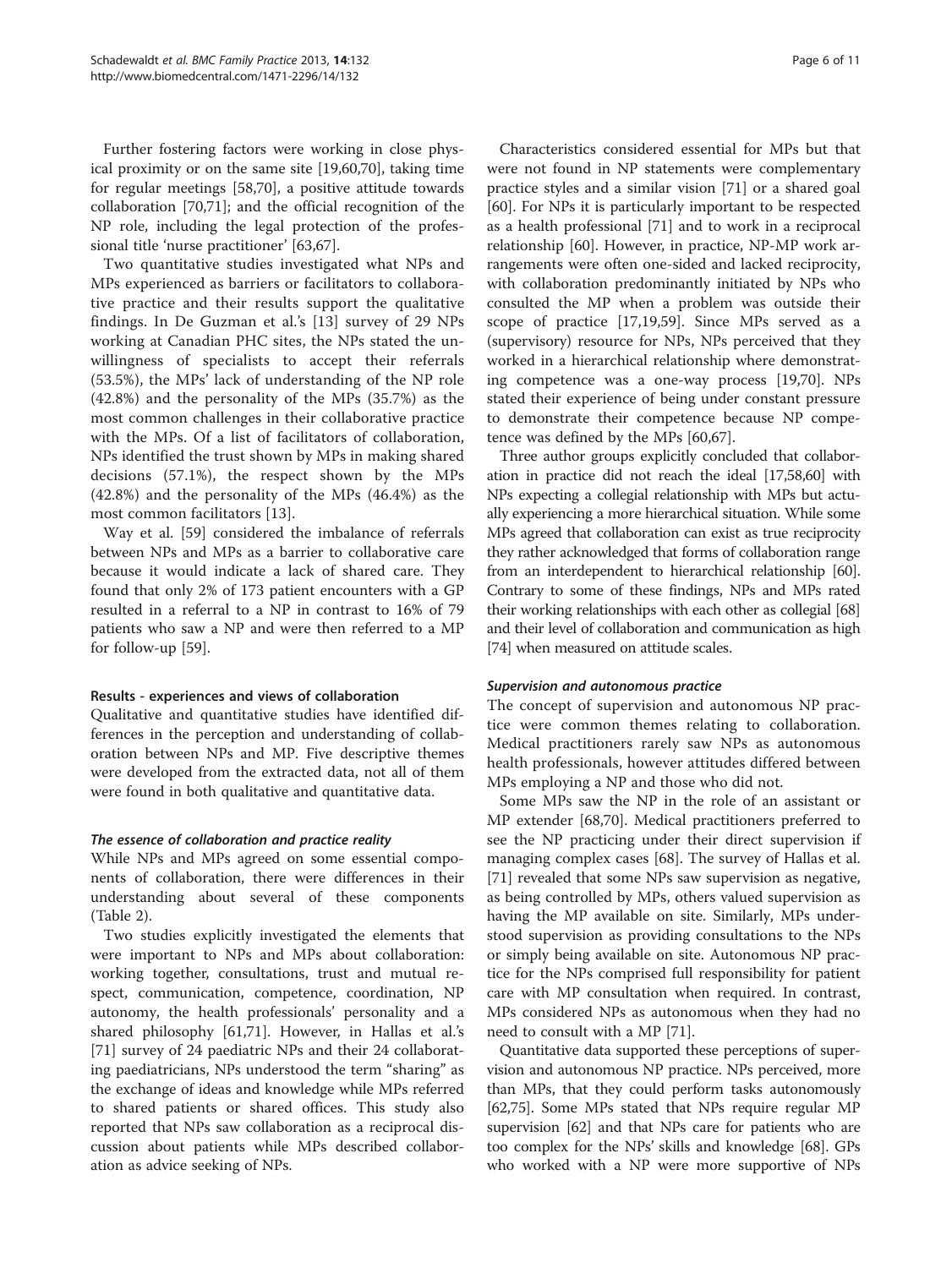| Dimensions of<br>comparison               | <b>Nurse practitioner views</b>                                                             | <b>Commonalities</b>                                                                      | <b>Medical practitioner views</b>                                            |  |
|-------------------------------------------|---------------------------------------------------------------------------------------------|-------------------------------------------------------------------------------------------|------------------------------------------------------------------------------|--|
| Important<br>elements of<br>collaboration | Respect as a health professional,                                                           | Working together                                                                          | Complementary practice style                                                 |  |
|                                           | Reciprocal relationship                                                                     | Consultations                                                                             | Similar vision                                                               |  |
|                                           |                                                                                             | Trust & mutual respect                                                                    | Shared goals                                                                 |  |
|                                           |                                                                                             | Communication                                                                             |                                                                              |  |
|                                           |                                                                                             | Competence                                                                                |                                                                              |  |
|                                           |                                                                                             | Coordination                                                                              |                                                                              |  |
|                                           |                                                                                             | NP autonomy                                                                               |                                                                              |  |
|                                           |                                                                                             | Personality                                                                               |                                                                              |  |
|                                           |                                                                                             | Shared philosophy                                                                         |                                                                              |  |
|                                           |                                                                                             | Sharing                                                                                   |                                                                              |  |
| Sharing                                   | Exchange of knowledge and ideas about<br>patient management                                 | Important for collaboration                                                               | Shared offices, shared patients                                              |  |
| Working together                          | Reciprocal discussion                                                                       | Important for collaboration                                                               | Providing advice to NPs                                                      |  |
| Practice reality                          | Collaboration can be hierarchical and one-<br>sided; only initiated by NPs for consultation | Perceived level of communication is high<br>Perceived level of collaboration is collegial | Collaboration can be an<br>interdependent and a hierarchical<br>relationship |  |
| Competence                                | Defined by MP, pressure to demonstrate<br>competence                                        | Important for collaboration                                                               | Important that NP recognises limits                                          |  |
| Autonomy                                  | NP is autonomous health professional                                                        | Important for collaboration                                                               | NP is assistant, limited autonomy of<br><b>NPs</b>                           |  |
|                                           | NP has full responsibility for patient care,<br>consultations with MP when required         |                                                                                           | NP is autonomous when no MP<br>consultation is required                      |  |
| Supervision                               | Some NPs valued MP input, others felt<br>controlled through supervision                     | MP is available on site for NP                                                            | MPs prefer that NP practices under<br>MP supervision for complex cases       |  |

<span id="page-6-0"></span>Table 2 Comparison of nurse practitioner and medical practitioner views

Data extracted from 13 studies.

performing most tasks without supervision than GPs who worked not with a NP [[76](#page-10-0)].

Differences in the views of medical practitioners with and without experience of collaborating with nurse practitioners Three cross-sectional surveys reported that MPs with previous experience of working with a NP exhibit a more positive attitude towards collaboration with NPs [[76](#page-10-0)-[78](#page-10-0)]. Medical practitioners who had experience in collaborating with a NP were significantly more likely to disagree that NPs provide low-quality primary health care, and more likely to support NP prescribing, consider that NPs can attract new patients, agree that patients accept NPs and believe that NPs free up MP time [[77,78\]](#page-10-0). In Carr et al.'s survey 100% of the GPs who worked with a NP agreed that NP should work in primary health care compared to 89% of the GPs who did not [\[76\]](#page-10-0). No qualitative studies investigated those differences.

## Medical practitioners' concerns and ambivalence about working with nurse practitioners

Qualitative data revealed a number of concerns of MPs to working in collaboration with NPs. Some of these

concerns were also identified as barriers to collaborative practice such as concern about: NP education and competence [[66,79\]](#page-10-0), NPs' limited scope of practice for patients with multiple comorbidities [[68](#page-10-0)], ultimate liability for NP care [[79\]](#page-10-0) and financial disadvantages [[66](#page-10-0)]. Other issues for MPs were that they could be left with complex patient cases that increased their workload but also deskilled them in areas taken over by the NP [\[66\]](#page-10-0). In Katz & MacDonald's [[79\]](#page-10-0) focus group study of Canadian MPs who had not worked with NPs before, the MPs expressed concern about quality and fragmentation of care. Some MPs stated that they considered the difference of education between NPs and MPs as a barrier to acceptance of NPs as equal partners [[79](#page-10-0)]. In a sample of British GPs, Wilson et al. [\[66\]](#page-10-0) identified that MPs felt threatened in their role by NPs and were concerned about their professional status and a loss of self-esteem. Furthermore, they stated that a NP would be more expensive to employ than a practice nurse [\[66](#page-10-0)].

The ambivalence of MPs was often based in insecurity about the advantages and disadvantages of collaborating with a NP. Marsden & Street [[65](#page-10-0)] found that MPs valued the benefits for patients of longer consultations with the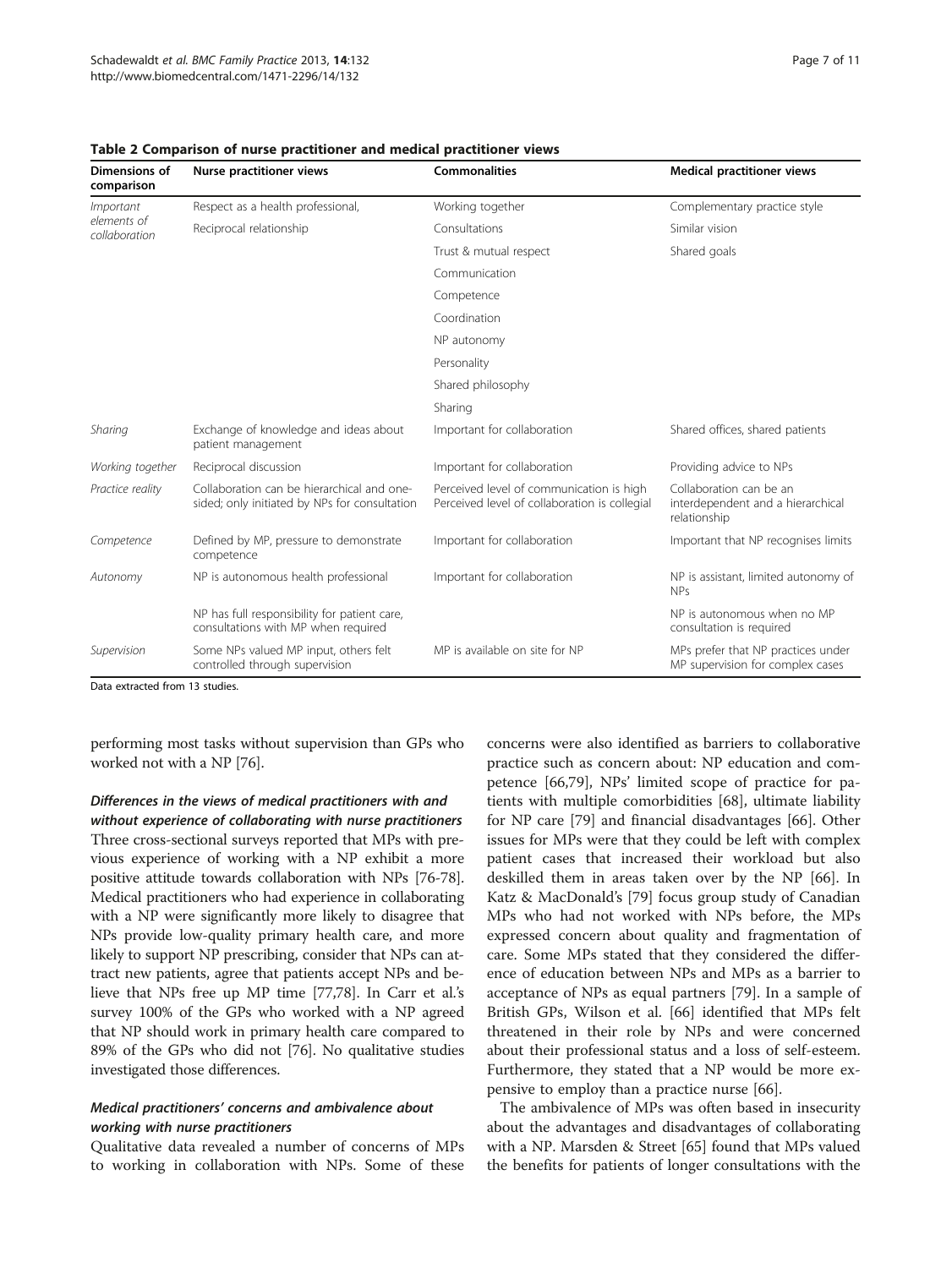NP but simultaneously were concerned about the cost effectiveness of those consultations. In a study by Dutch researchers [[73](#page-10-0)], MPs stated that prescribing authority for NPs would be more practical for their collaborative practice but they were hesitant to grant their collaborating NP this right. Medical practitioners valued NP competence, however, competence was often equated to the competence of NPs to refer patients outside the NP scope of practice and appropriate consultation with the MPs [\[19,63,](#page-9-0)[69\]](#page-10-0).

## Medical practitioners' reasons for working with nurse practitioners

Medical practitioners who worked in collaboration with a NP, reported that NP tasks may be complementary to the MP's scope of practice [\[79\]](#page-10-0) and this was valued by some MPs because they could focus on patients with more complex issues [[63](#page-9-0)]. Nurse practitioners were acknowledged as an extra resource for the MPs [[69](#page-10-0),[79](#page-10-0)] and one MP perceived the NP as a colleague to discuss patients, specifically their psychosocial needs [[65](#page-10-0)]. Medical practitioners in particular valued NPs' educational and interpersonal skills [[17](#page-9-0),[65](#page-10-0),[68](#page-10-0)].

Three survey studies from the UK [\[76\]](#page-10-0), US [\[80\]](#page-10-0) and New Zealand [[81](#page-10-0)] identified that the majority of MPs would be willing either to work in collaboration with or to employ a NP for reasons of increased patient choice, reduced workload, more cost-effective use of resources, MP shortage and reduced waiting times for patients [\[76\]](#page-10-0).

## **Discussion**

This review describes the experiences and views of NPs and MPs working collaboratively in primary health care. Summarising quantitative and qualitative data has shown that NPs and MPs rated their collaborative practice experience as collegial [\[68,74](#page-10-0)] but at the same time obstacles, concerns and different perceptions were voiced in qualitative inquiries. Nurse practitioners and MPs face a number of barriers when working in collaboration. Concurrently they have found ways to overcome these obstacles and improve the collaborative relationship through negotiation, clarifying roles and creatively working around organisational impediments. Thus, collaboration includes working around barriers and using facilitators for long-term establishment of collaborative practice.

While there was overlap in the majority of components that NPs and MPs considered as essential for collaboration, the detailed analysis revealed that the professions might ascribe a different meaning to these components. This was also the result of a study that investigated collaboration in nursing homes, where advanced practice nurses and MPs used the same terms to define collaboration but had a different understanding about these terms [\[82\]](#page-10-0).

A fine line lies between MP supervision being perceived as hierarchical or consultative. This perception seemed very much influenced by the individual situation and personality of the health professional. The strong movement seen in the US towards unsupervised NP practice may not be welcomed by all NPs who may find having some medical support reassuring [\[3,6](#page-8-0)[,83\]](#page-10-0). However, NPs may wish to work in an autonomous manner and still be able to consult with a medical colleague when needed, identified as one way of collaboration by studies included in this review [\[17](#page-9-0)[,71\]](#page-10-0). A survey of primary health care NPs in the US confirmed that NPs provide 80% of their services autonomously or with minimal consultation [[1](#page-8-0)].

Nurse practitioners, more than MPs, seemed confident in autonomous NP practice, but MPs who worked with NPs showed more trust in the NPs' capabilities and support for autonomous NP work than MPs who lacked this experience [[76-78](#page-10-0)]. The reasons for this may be that the MPs' work experience with the NP increased their confidence in the benefits of collaboration or that MPs who have a positive attitude about collaboration with a NP are more likely to work with one. Consequently NPs rely on the support and willingness of MPs to work with them. There is evidence from a replication study undertaken in the US that NP-MP collaboration increased since the original survey 20 years earlier [\[30](#page-9-0)].

The majority of MPs who had worked with NPs acknowledged that NPs were an asset to the practice and the patients. However, this was limited to tasks undertaken with routine patients. Medical practitioners also valued NP competence, which for some meant NPs who were competent to realise their boundaries and seek advice when appropriate. This reveals a paternalistic attitude of MPs instead of recognising the capabilities of NPs in terms of their professional scope of practice. Finlayson and Raymont [\[33\]](#page-9-0) raise the point that NP employment through MPs will influence their collaborative relationship because the employer-employee relationship is hierarchical by definition.

Working towards successful collaboration may be achieved through interventions that target effective collaborative practice [\[19,59,](#page-9-0)[84\]](#page-10-0). Some of the concerns raised by MPs may be reduced through better information strategies about the NP role and early exposure to interprofessional education [[85-88](#page-10-0)]. The simple use of DVDs explaining the education pathway and the skills of NPs increased significantly the knowledge of primary health care MPs and their positive attitude towards NPs and collaborative practice [[89\]](#page-10-0).

## Limitations

No secondary reviewer assisted in the appraisal of studies and extraction of data. The data to be extracted had been specified in advance with the outcome categories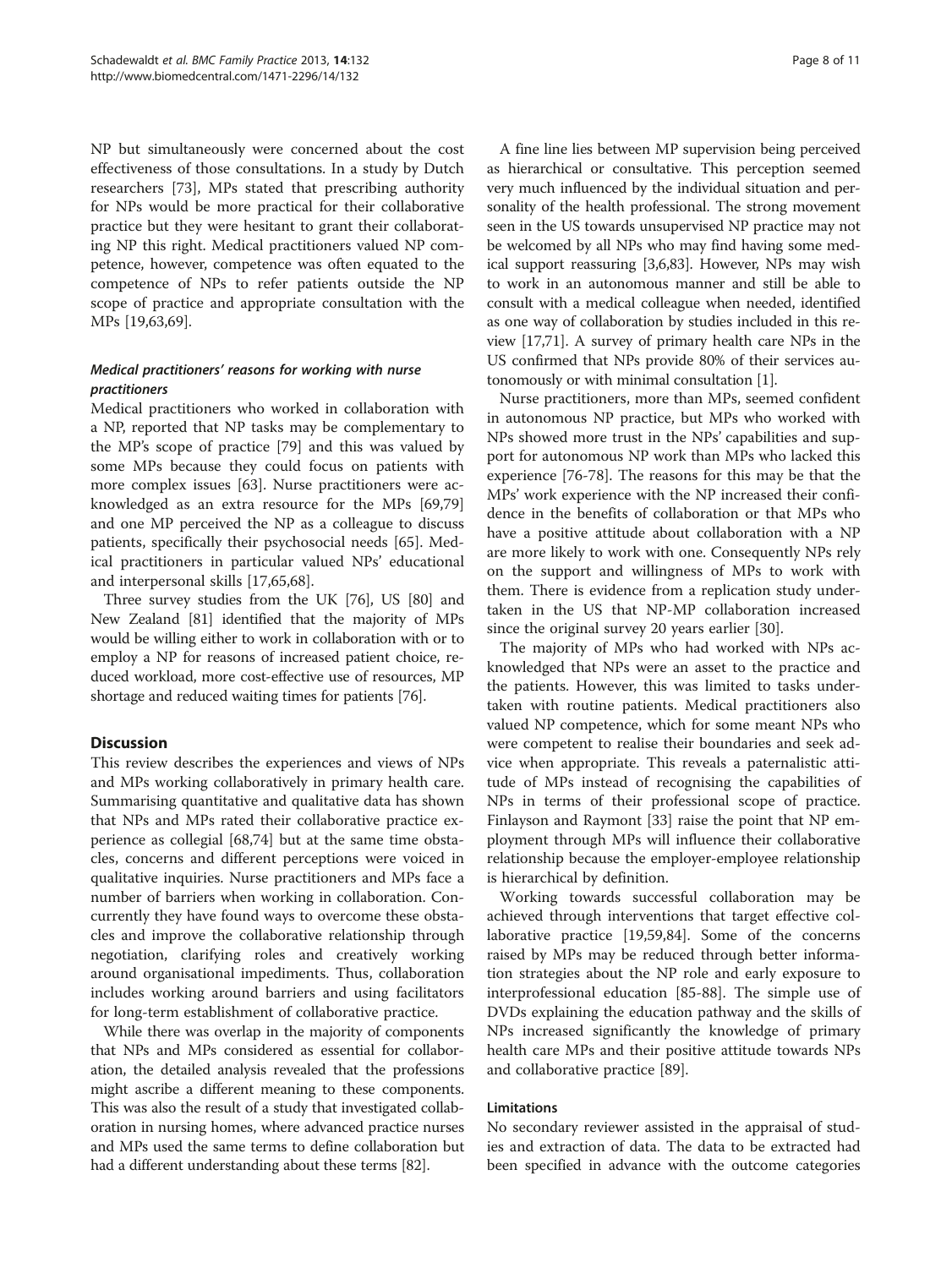<span id="page-8-0"></span>and since there has been no re-interpretation of data, it is unlikely that results have been distorted from those of the primary data.

No attempt was made to contact authors, so that the methodological quality may rather relate to reporting quality and the way the study was conducted may be of better quality than reflected in the article. The assessment of qualitative studies was difficult due to the lack of reporting on the researcher's background. While word limitations may restrain authors from reporting additional information, two sentences about their background and influence on the project would provide the reader with information crucial to establishing the credibility of findings [\[90](#page-10-0)].

While all included studies investigated nurse practitioners who were educated at a postgraduate degree level and who practiced at an advanced level that included the diagnosing of patients, regulations around the NP role, licensure and practice vary among and within countries [[45,46](#page-9-0)[,91\]](#page-10-0). Therefore, themes and factors identified in this review may only apply to the particular NP role in the primary health care setting of the country of study.

## Conclusion

This integrative review of literature is important to highlight NPs and MPs experience and perceptions of working collaboratively in primary health care. It is the first review to specifically look at nurse practitioners, not general nurses and to only include studies undertaken in primary health care settings and not secondary or tertiary institutions.

By integrating quantitative and qualitative data a comprehensive synthesis of research evidence on collaboration between NPs and MPs in the primary health care setting was possible. The results of this review show that collaboration develops step by step, that professional hurdles need to be overcome, and that positive experiences of working collaboratively may be the strongest force to promote and advance collaboration between NPs and MPs. Further research into the most effective strategies to prepare NPs and MPs for collaborative practice is necessary. In addition clear policies on liability and funding strategies are necessary to dispel MPs' concerns and facilitate collaborative practice.

## Additional files

[Additional file 1:](http://www.biomedcentral.com/content/supplementary/1471-2296-14-132-S1.pdf) Medline search, Table with Medline search strategy.

[Additional file 2:](http://www.biomedcentral.com/content/supplementary/1471-2296-14-132-S2.pdf) Evidence table, Table that provides details of all included studies.

[Additional file 3:](http://www.biomedcentral.com/content/supplementary/1471-2296-14-132-S3.pdf) Quality appraisal, Table that outlines the quality appraisal of included studies.

#### Abbreviations

NP: Nurse practitioner; MP: Medical practitioner; GP: General practitioner; PHC: Primary health care; UK: United Kingdom; US: United States of America.

#### Competing interests

No conflict of interest has been declared by the authors.

#### Authors' contributions

VS study selection, appraisal and analysis, review design, manuscript writing, EM study appraisal, review design, content discussion and manuscript review, JEH and AG content discussion and manuscript review. All authors read and approved the final manuscript.

#### Authors' information

VS: PhD candidate, MHSc, RN, EM: MPH PhD; Associate Professor & Deputy Director, Nursing Research Institute, Australian Catholic University and St Vincents and Mater Health, Sydney. JEH: PhD MPH FPHAA; Associate Dean of Health Sciences (Research) & Professor of Public Health, Australian Catholic University; Adjunct Professor, University of Adelaide. AG: PhD MPH RN; Professor of Nursing, Australian Catholic University; Adjunct Professor, James Cook University.

#### Acknowledgements

The research project is funded by the Victorian Government and the Australian Catholic University with a Victorian International Research Scholarship for a period of three years.

#### Author details

<sup>1</sup> Faculty of Health Sciences, Australian Catholic University, Melbourne, Australia. <sup>2</sup>Nursing Research Institute, Australian Catholic University and St Vincents and Mater Health, St Vincent's Hospital, Sydney, Australia. <sup>3</sup> Faculty of Health Sciences, Australian Catholic University, Canberra, Australia.

#### Received: 3 June 2013 Accepted: 29 August 2013 Published: 5 September 2013

#### References

- 1. Koren I, Mian O, Rukholm E: Integration of nurse practitioners into Ontario's primary health care system: Variations across practice settings. Can J Nurs Res 2010, 42(2):48–69.
- 2. Health Professions Regulatory Advisory Council: Scope of practice for registered nurses in the extended class (nurse practitioners): A jurisdictional review. 2007:1–92. [http://www.hprac.org/en/projects/resources/hprac-nursing.jurisdictionalreview.](http://www.hprac.org/en/projects/resources/hprac-nursing.jurisdictionalreview.november2007.final.pdf) [november2007.final.pdf.](http://www.hprac.org/en/projects/resources/hprac-nursing.jurisdictionalreview.november2007.final.pdf)
- 3. Lowery B, Varnam D: Physician supervision and insurance reimbursement: Policy implications for nurse practitioner practice in North Carolina. NC Med J 2011, 72(4):310–313.
- 4. Roxon N: National health (collaborative arrangements for nurse practitioners) determination, 2010. Australian Government ComLaw, Commonwealth of Australia; 2010.<http://www.comlaw.gov.au/Details/F2010L02107>.
- 5. van Soeren M, Hurlock-Chorostecki C, Goodwin S, Baker E: The primary healthcare nurse practitioner in Ontario: A workforce study. Nurs Leadersh (Tor Ont) 2009, 22(2):58–72.
- 6. Buppert C: The pros and cons of mandated collaboration. Journal for Nurse Practitioners 2010, 6(3):175–176.
- 7. Carrigan C: Collaborative arrangements. Are expanded roles for nurses and midwives being stifled? Aust Nurs J 2011, 18(10):24–27.
- 8. McCaffrey RG, Hayes R, Stuart W, Cassell A, Farrell C, Miller-Reyes C, Donaldson A: A program to improve communication and collaboration between nurses and medical residents. J Contin Educ Nurs 2010, 41(4):172-178.
- 9. Tschannen D, Kalisch BJ: The impact of nurse/physician collaboration on patient length of stay. J Nurs Manag 2009, 17(7):796-803.
- 10. Ettner SL, Kotlerman J, Afifi A, Vazirani S, Hays RD, Shapiro M, Cowan M: An alternative approach to reducing the costs of patient care? A controlled trial of the multi-disciplinary doctor-nurse practitioner (MDNP) model. Med Decis Making 2006, 26(1):9–17.
- 11. Cowan MJ, Shapiro M, Hays RD, Afifi A, Vazirani S, Ward CR, Ettner SL: The effect of a multidisciplinary hospitalist/physician and advanced practice nurse collaboration on hospital costs. J Nurs Adm 2006, 36(2):79–85.
- 12. Zwarenstein M, Goldman J, Reeves S: Interprofessional collaboration: Effects of practice-based interventions on professional practice and healthcare outcomes. Cochrane Database Syst Rev 2009, 8(3):1–29.
- 13. De Guzman A, Ciliska D, DiCenso A: Nurse practitioner role implementation in Ontario public health units. Can J Public Health 2010, 101(4):309–313.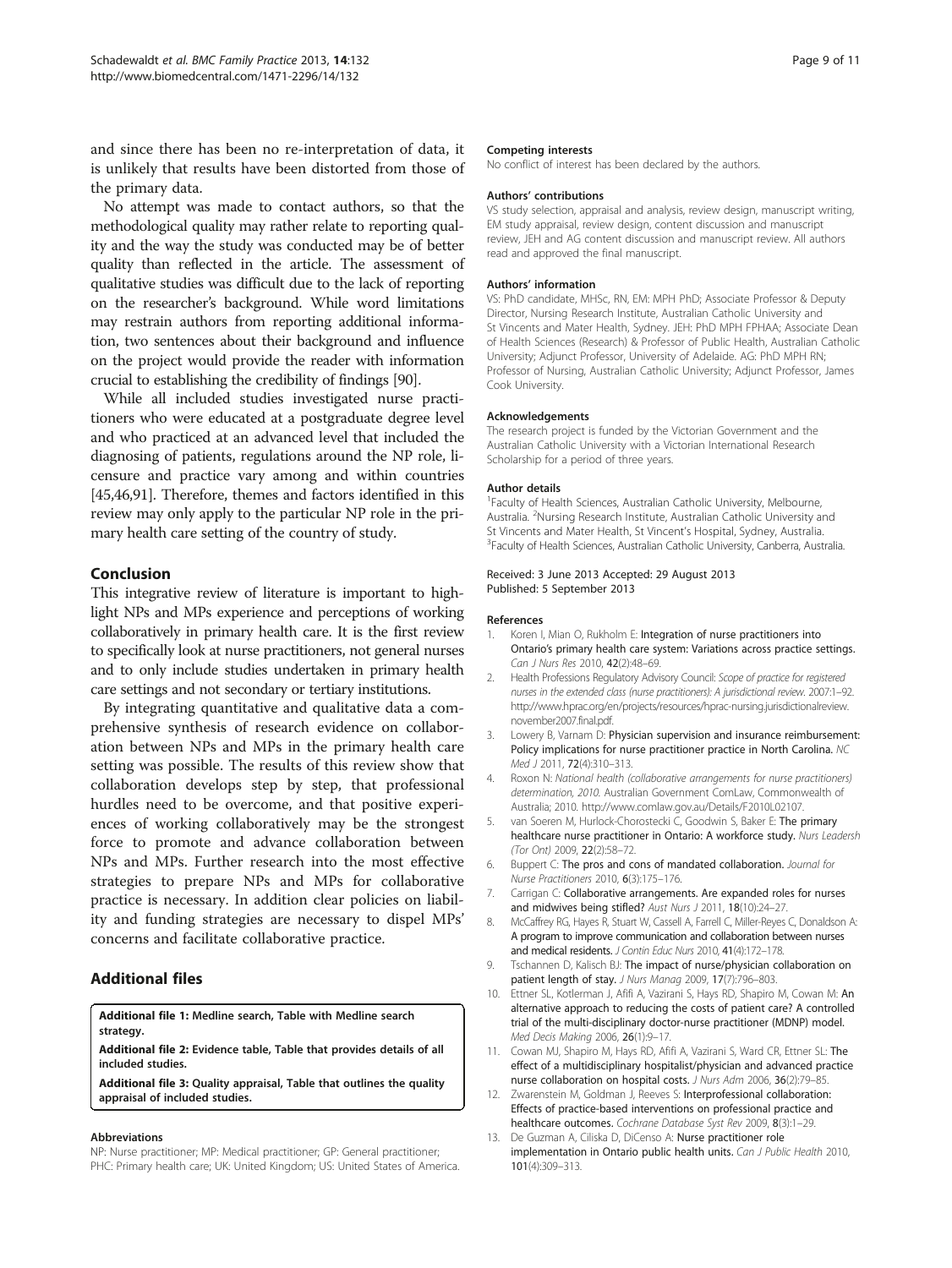- <span id="page-9-0"></span>14. Almost J, Laschinger HKS: Workplace empowerment, collaborative work relationships, and job strain in nurse practitioners. J Am Acad Nurse Pract 2002, 14(9):408–420.
- 15. D'Amour D, Ferrada-Videla M, San Martin Rodriguez L, Beaulieu MD: The conceptual basis for interprofessional collaboration: Core concepts and theoretical frameworks. J Interprof Care 2005, 19(Suppl 1):116-131.
- 16. Petri L: Concept analysis of interdisciplinary collaboration. Nurs Forum (Auckl) 2010, 45(2):73–82.
- 17. Johnston ML: Physician valuing of nurse practitioners in rural primary care, Master's thesis. United States - Missouri: Central Missouri State University; 2003.
- 18. Mian O, Koren I, Rukholm E: Nurse practitioners in Ontario primary healthcare: Referral patterns and collaboration with other healthcare professionals. J Interprof Care 2012, 26(3):232–239.
- 19. Way D, Jones L, Baskerville NB: Improving the effectiveness of primary health care through nurse practitioner/family physician structured collaborative practice - final report to the health transition fund. Ottawa, Ontario, Canada: University of Ottawa; 2001:1–158.
- 20. Clarin OA: Strategies to overcome barriers to effective nurse practitioner and physician collaboration. The Journal for Nurse Practitioners 2007, 3(8):538–548.
- 21. Fewster-Thuente L, Velsor-Friedrich B: Interdisciplinary collaboration for healthcare professionals. Nurs Adm Q 2008, 32(1):40-48.
- 22. McInnes L: Review of processes for the implementation of the role of nurse practitioners in South Australia. Report for SA Health; 2008:1–42.
- 23. Mills J, Hallinan C: The social world of Australian practice nurses and the influence of medical dominance: An analysis of the literature. Int J Nurs Pract 2009, 15(6):489–494.
- 24. Patterson E, McMurray A: Collaborative practice between registered nurses and medical practitioners in Australian general practice: Moving from rhetoric to reality. Aust J Adv Nurs 2003, 20(4):43-48.
- 25. San Martín-Rodríguez L, Beaulieu MD, D'Amour D, Ferrada-Videla M: The determinants of successful collaboration: A review of theoretical and empirical studies. J Interprof Care 2005, 19(Suppl 1):132-147.
- 26. Heatley M, Kruske S: Defining collaboration in Australian maternity care. Women Birth 2011, 24(2):53–57.
- 27. Chaboyer WP, Patterson E: Australian hospital generalist and critical care nurses' perceptions of doctor–nurse collaboration. Nurs Health Sci 2001, 3(2):73–79.
- 28. Maylone MM, Ranieri L, Griffin MTQ, McNulty R, Fitzpatrick JJ: Collaboration and autonomy: Perceptions among nurse practitioners. J Am Acad Nurse Pract 2011, 23(1):51–57.
- 29. Mills J, Fitzgerald M: Renegotiating roles as part of developing collaborative practice: Australian nurses in general practice and cervical screening. J Multidiscip Healthc 2008, 1:35-43.
- 30. Running A, Hoffman L, Mercer V: Physician perceptions of nurse practitioners: A replication study. J Am Acad Nurse Pract 2008, 20(8):429-433.
- 31. Donald F, Mohide EA, DiCenso A, Brazil K, Stephenson M, Akhtar-Danesh N: Nurse practitioner and physician collaboration in long-term care homes: Survey results. Can J Aging 2009, 28(1):77–87.
- 32. Burgess J, Purkis ME: The power and politics of collaboration in nurse practitioner role development. Nurs Inq 2010, 17(4):297–308.
- 33. Finlayson MP, Raymont A: Teamwork general practitioners and practice nurses working together in New Zealand. J Prim Health Care 2012, 4(2):150–155.
- 34. Dixon-Woods M, Agarwal S, Jones D, Young B, Sutton A: Synthesising qualitative and quantitative evidence: A review of possible methods. J Health Serv Res Policy 2005, 10(1):45–53.
- 35. Whittemore R, Knafl K: The integrative review: Updated methodology. J Adv Nurs 2005, 52(5):546-553.
- 36. Harden A, Garcia J, Oliver S, Rees R, Shepherd J, Brunton G, Oakley A: Applying systematic review methods to studies of people's views: An example from public health research. J Epidemiol Community Health 2004, 58(9):794–800.
- 37. Thomas J, Harden A: Methods for the thematic synthesis of qualitative research in systematic reviews. BMC Med Res Methodol 2008, 8(1):45.
- 38. Supplemental handbook guidance. [http://cqim.cochrane.org/supplemental](http://cqim.cochrane.org/supplemental-handbook-guidance)[handbook-guidance](http://cqim.cochrane.org/supplemental-handbook-guidance).
- 39. Pawson R, Greenhalgh T, Harvey G, Walshe K: Realist review-a new method of systematic review designed for complex policy interventions. J Health Serv Res Policy 2005, 10(Suppl 1):21–34.
- 40. Popay J, Roberts H, Sowden A, Petticrew M, Arai L, Rodgers M, Britten N, Roen K, Duffy S: uidance on the conduct of narrative synthesis in systematic reviews - a product from the ESRC methods programme. Lancaster: Lancaster University; 2006:1–92.
- 
- 41. Pope C: Mixed approaches to evidence synthesis. In Synthesising qualitative and quantitative health research: A guide to methods. Maidenhead (UK): Open University Press; 2006:95–114.
- 42. Sandelowski M, Barroso J, Voils CI: Using qualitative metasummary to synthesize qualitative and quantitative descriptive findings. Res Nurs Health 2007, 30(1):99–111.
- 43. The Joanna Briggs Institute: Joanna Briggs Institute reviewer's manual. Adelaide: The Joanna Briggs Institute; 2011.
- 44. Australian N, Midwifery C: National competency standards for the nurse practitioner. ANMC; 2006:1–5.
- 45. Schober M, Affara FA: Advanced nursing practice. Oxford, UK: Blackwell; 2006.
- 46. Sheer B, Wong FK: The development of advanced nursing practice globally. J Nurs Scholarsh 2008, 40(3):204–211.
- 47. 11 questions to help you make sense of descriptive/cross-sectional studies. <http://reache.files.wordpress.com/2010/03/cross-sectional-appraisal-tool.pdf>.
- 48. Critical appraisal of a survey. [http://www.cebma.org/wp-content/uploads/](http://www.cebma.org/wp-content/uploads/Critical-Appraisal-Questions-for-a-Survey.pdf) [Critical-Appraisal-Questions-for-a-Survey.pdf.](http://www.cebma.org/wp-content/uploads/Critical-Appraisal-Questions-for-a-Survey.pdf)
- 49. Pluye P, Gagnon MP, Griffiths F, Johnson-Lafleur J: A scoring system for appraising mixed methods research, and concomitantly appraising qualitative, quantitative and mixed methods primary studies in mixed studies reviews. Int J Nurs Stud 2009, 46(4):529-546.
- Hannes K: In Supplementary guidance for inclusion of qualitative research in cochrane systematic reviews of interventions. Edited by Noyes J, Booth A, Hannes K, Harden A, Harris J, Lewin S, Lockwood C. 2011. Available online: <http://cqrmg.cochrane.org/supplemental-handbook-guidance>: Cochrane Collaboration Qualitative Methods Group.
- 51. Sandelowski M, Barroso J: Creating metasummaries of qualitative findings. Nurs Res 2003, 52(4):226–233.
- 52. Sandelowski M, Barroso J: Finding the findings in qualitative studies. J Nurs Scholarsh 2002, 34(3):213–219.
- 53. Noyes J, Lewin S: Extracting qualitative evidence. In Supplementary guidance for inclusion of qualitative research in cochrane systematic reviews of interventions. Edited by Noyes J, Booth A, Hannes K, Harden A, Harris J, Lewin S, Lockwood C. ; 2011. Available online: [http://cqrmg.cochrane.org/](http://cqrmg.cochrane.org/supplemental-handbook-guidance) [supplemental-handbook-guidance:](http://cqrmg.cochrane.org/supplemental-handbook-guidance) Cochrane Collaboration Qualitative Methods Group.
- 54. Whittemore R: Rigour in integrative reviews. In Reviewing research evidence for nursing practice: Systematic reviews. Edited by Webb C, Roe BH. Oxford; Malden, MA; US: Blackwell Pub; 2007:149–156.
- 55. Evans D: Integrative reviews of quantitative and qualitative research overview of methods. In Reviewing research evidence for nursing practice: Systematic reviews. Edited by Webb C, Roe B. Oxford; Malden, MA; US: Blackwell Pub; 2007:137–148.
- 56. Noyes J, Lewin S: Synthesis. In Supplementary guidance for inclusion of qualitative research in cochrane systematic reviews of interventions. Edited by Noyes J, Booth A, Hannes K, Harden A, Harris J, Lewin S, Lockwood C. 2011. Available online: [http://cqrmg.cochrane.org/supplemental-handbook](http://cqrmg.cochrane.org/supplemental-handbook-guidance)[guidance](http://cqrmg.cochrane.org/supplemental-handbook-guidance): Cochrane Collaboration Qualitative Methods Group.
- 57. Ford VH, Kish CP: What's happening. Family physician perceptions of nurse practitioners and physician assistants in a family practice setting. J Am Acad Nurse Pract 1998, 10(4):167–171.
- 58. Legault F, Humbert J, Amos S, Hogg W, Ward N, Dahrouge S, Ziebell L: Difficulties encountered in collaborative care: Logistics trumps desire. J Am Board Fam Med 2012, 25(2):168–176.
- 59. Way D, Jones L, Baskerville B, Busing N: Primary health care services provided by nurse practitioners and family physicians in shared practice. Can Med Assoc J 2001, 165(9):1210-1214.
- 60. Bailey P, Jones L, Way D: Family physician/nurse practitioner: Stories of collaboration. J Adv Nurs 2006, 53(4):381–391.
- 61. Azzi HE: The value of collaboration between a nurse practitioner and physician, Master's thesis. United States - Florida: Florida Atlantic University; 1998.
- 62. Houlihan SA: Air force family nurse practitioner and family physician perception of the family nurse practitioner role in military operations other than war. Mil Med 2001, 166(9):786–790.
- 63. Long A, McCann S, McKnight A, Bradley T: Has the introduction of nurse practitioners changed the working patterns of primary care teams? A qualitative study. Primary Health Care Research & Development (Sage Publications, Ltd) 2004, 5(1):28–39.
- 64. Main R, Dunn N, Kendall K: 'Crossing professional boundaries': Barriers to the integration of nurse practitioners in primary care. Educ Prim Care 2007, 18(4):480–487.